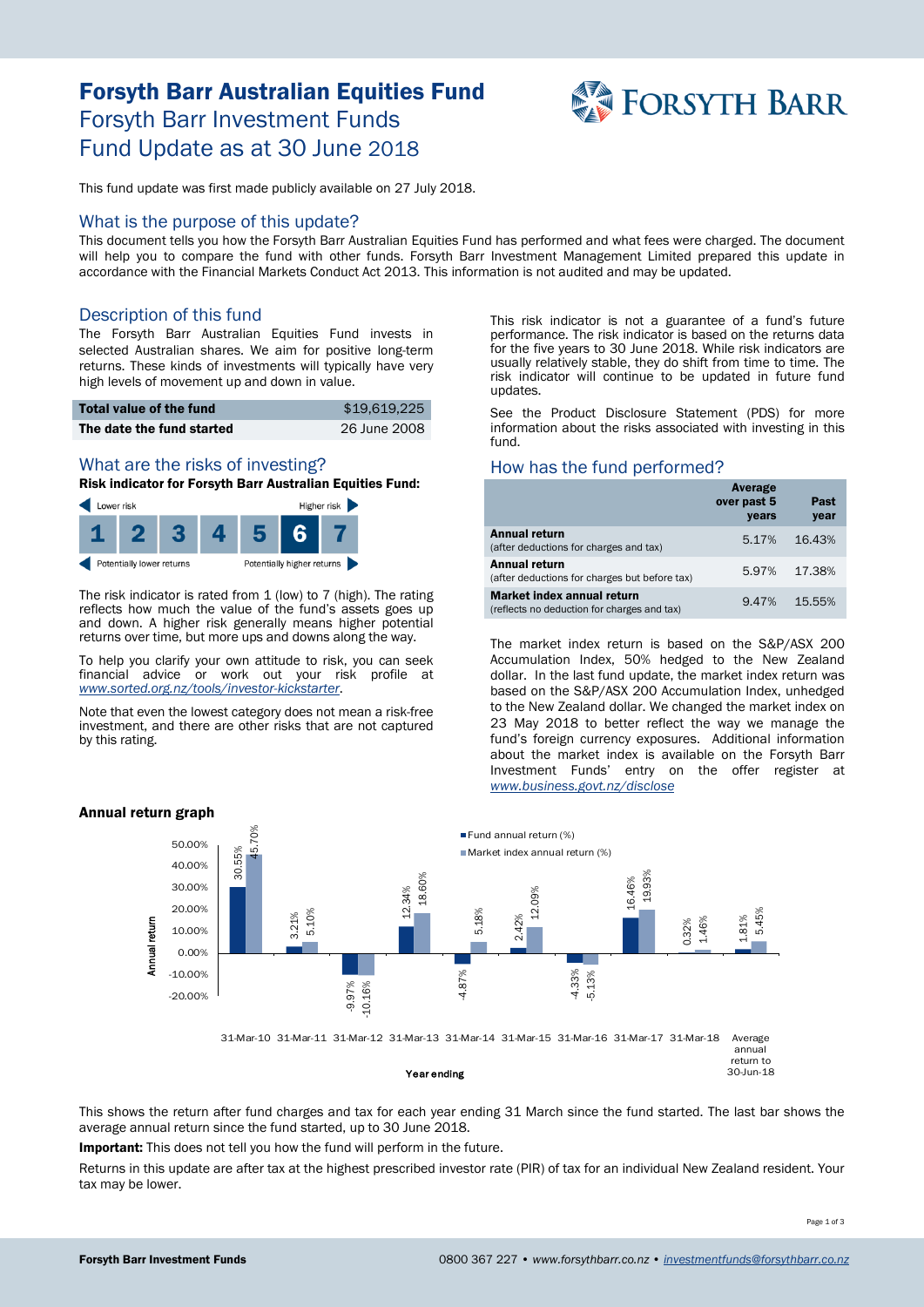# What fees are investors charged?

Investors in the Forsyth Barr Australian Equities Fund are charged fund charges. In the year to 31 March 2018 these were:

|                                                          | % of net asset<br>value <sup>1</sup> |
|----------------------------------------------------------|--------------------------------------|
| <b>Total fund charges</b>                                | 1.32%                                |
| Which are made up of:                                    |                                      |
| Total management and administration<br>charges including | 1.32%                                |
| Manager's basic fee                                      | 1.27%                                |
| Other management and<br>administration charges           | 0.05%                                |
| Total performance-based fees                             | 0.00%                                |
|                                                          | Dollar amount per<br>investor        |
| <b>Other charges</b>                                     | \$0                                  |

Investors may also be charged individual action fees for specific actions or decisions (for example entry fees). See the PDS for more information about those fees.

Small differences in fees and charges can have a big impact on your investment over the long term.

#### Example of how this applies to an investor

Jane had \$10,000 in the fund at the start of the year of the year, Jane received a return after fund charges were deducted but before tax of \$1,738 (that is 17.38% of her initial \$10,000). This gives Jane a total return after tax of \$1,643 for the year.

## What does the fund invest in?

This shows the types of assets that the fund invests in.

#### Actual investment mix



#### Target investment mix

| Cash and cash equivalents    | 5.00%    |
|------------------------------|----------|
| New Zealand fixed interest   | 0.00%    |
| International fixed interest | 0.00%    |
| Australasian equities        | 85.00%   |
| International equities       | 0.00%    |
| Listed property              | 10.00%   |
| Unlisted property            | 0.00%    |
| Commodities                  | 0.00%    |
| Other                        | $0.00\%$ |

#### Top 10 investments

|                | <b>Name</b>                                        | Percentage of<br>fund net assets | <b>Type</b>           | <b>Country</b> | <b>Credit rating</b><br>(if applicable) |
|----------------|----------------------------------------------------|----------------------------------|-----------------------|----------------|-----------------------------------------|
| $\mathbf{1}$   | <b>BHP Billiton Limited</b>                        | 7.75%                            | Australasian equities | Australia      |                                         |
| 2              | Commonwealth Bank of Australia Limited             | 6.75%                            | Australasian equities | Australia      |                                         |
| 3              | Australia and New Zealand Banking Group<br>Limited | 5.04%                            | Australasian equities | Australia      |                                         |
| $\overline{4}$ | <b>Westpac Banking Corporation</b>                 | 4.98%                            | Australasian equities | Australia      |                                         |
| 5              | Rio Tinto Limited                                  | 4.79%                            | Australasian equities | Australia      |                                         |
| 6              | Woodside Petroleum Limited                         | 4.20%                            | Australasian equities | Australia      |                                         |
| $\overline{7}$ | Woolworths Limited                                 | 4.16%                            | Australasian equities | Australia      |                                         |
| 8              | <b>AGL Energy Limited</b>                          | 3.80%                            | Australasian equities | Australia      |                                         |
| 9              | Origin Energy Limited                              | 3.77%                            | Australasian equities | Australia      |                                         |
| 10             | Aristocrat Leisure Limited                         | 3.70%                            | Australasian equities | Australia      |                                         |

The top 10 investments make up 48.94% of the fund.

We actively manage the fund's foreign currency exposures. As at 30 June 2018, these exposures represented 97.73% of the value of the fund and were unhedged.